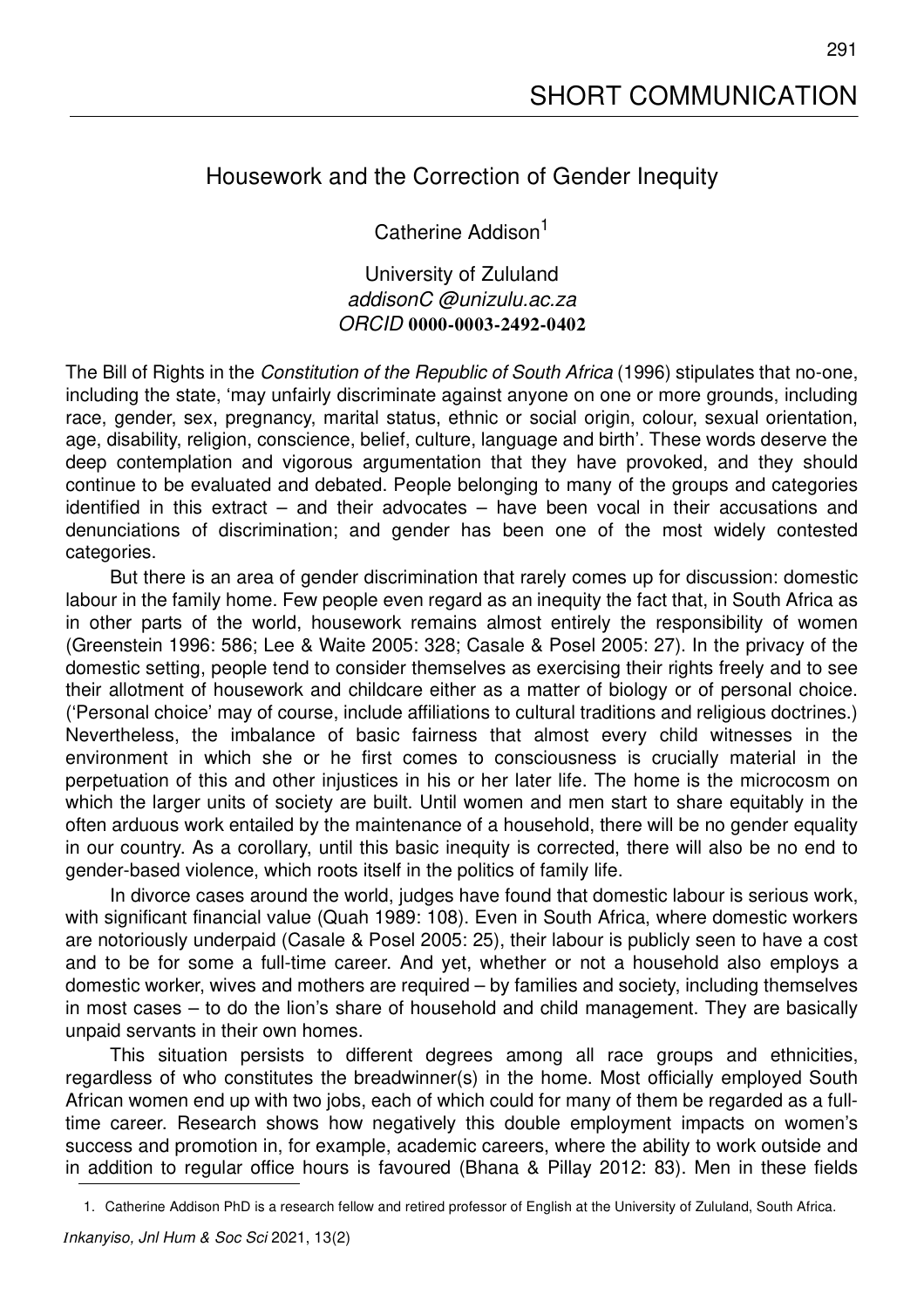mostly command far more free time in their homes; they can work while dinner is prepared for them, their children put to bed, their clothes and houses cleaned by female hands.

But housework is not just a demanding additional career. It is demeaning. Humans tend to classify work according to how much physical or mental effort is required, with the more desirable and admired jobs at the mental end of the scale. The amount of dirt and repulsiveness involved also plays a role. No matter how many modern conveniences and appliances a family may afford, these cannot make cleaning floors, toilets, soiled underwear and babies' bottoms much more appealing – or any less necessary. Though not all household chores are physically onerous or disgusting, they are, with the possible exception of cooking, widely regarded as low, somewhat degrading tasks. And because they have been almost universally performed by women, women have been almost universally tainted with their degradation.

Dorothy Dinnerstein in her extraordinary book *The Mermaid and the Minotaur*, originally published in 1976, demonstrates at length how both men and women are brought up to despise and even hate women. This occurs, she claims, because nearly all of us are raised in early childhood solely by female hands (1976: 28-34, 147). Dinnerstein pays most of her attention to childcare and the powerful emotions that it arouses in the young child, but she does mention other housework when she styles the woman of the house as typically the 'keeper of the hearth and doer of domestic tasks' (1976: 20).

Dinnnerstein's solution to what she saw as a gender crisis was an equal sharing of childcare, of both men and women tending the body and developing the mind and emotions of the infant (1976: 78-81). This sharing, if it were to be comprehensive, should clearly include all the other 'domestic tasks' that she mentions so cursorily; for these tasks are regarded as menial and offer to the child further proof of women's inferiority. The sight of the mother scrubbing floors, wiping dishes, carrying groceries, changing nappies, making beds, washing, sorting, mending clothes and, more importantly, serving her man with food and drink cannot but make an impression on every child of every gender. The master-servant relationship may be partly concealed by domestic appliances and domestic employees, but the child is not fooled. Even when a man deigns to undertake some of the household chores, he is more often than not just 'helping out', not taking full responsibility (Bhana & Pillay 2012: 86; Erickson 2005: 340). In the bargaining that underlies married relationships, the woman would at some stage have to pay back his 'favour', not simply regard it as his rightful obligation.

Dinnerstein perceived household politics as the source of broader neglect and injustice. She expressed concern that women, though they probably 'invented fishing nets, basketry, weaving and pottery' (1976: 22), got scarce recognition for their ingenuity. In fact, she saw women as 'exclu[ded] from history', since they have been figured merely as 'rocking the cradle' while men were busy 'ruling the world' (1976: 28-160). Her desired reform of household gender roles was intended to redress this inequity in the world in general.

Nearly half a century since *The Mermaid and the Minotaur* appeared, women may be less excluded from elite jobs and political office, but true equality is still far away. It is no coincidence that Dinnerstein's desired reform has never been properly implemented. Research conducted in the USA shows that women's contributions to childcare and other household work in that country are everywhere greater than men's and that this is not dependent on whether women are employed, how many hours they spend working outside the family home or whether they earn more or less than their male partners (Erickson 2005: 346; Greenstein 1996: 585; Lee & Waite 2005: 328; Simister 2013: 311). In fact, studies conducted in many different countries find that men who earn less than their female partners, or are unemployed, do even less housework than men whose work status is greater than or similar to that of their female partners (Sanchez 1993: 456; Stevens et al 2001: 515-516; Poortman & van der Lippe 2009: 526). According to Daphne Stevens, Gary Kiger and Pamela J. Riley, 'It is argued that men who earn less than their partners eschew housework to protect and assert their threatened masculinity' (2001: 515).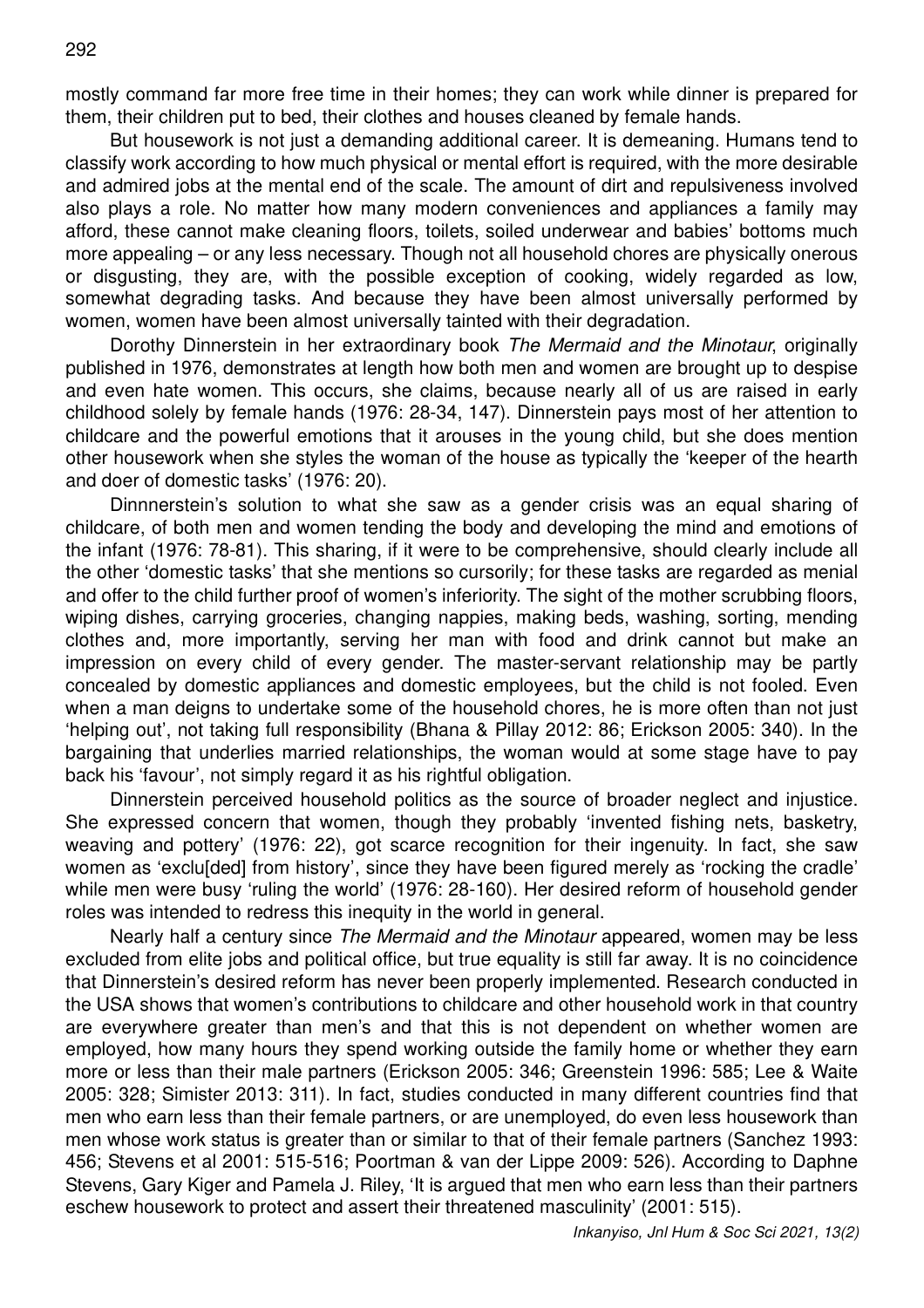In this concept of 'threatened masculinity' of course lies the rub. Traditional gender roles are deeply implicated in the allocation of housework. West and Zimmerman (1987: 144) clarify the stereotypes:

It is not simply that household labor is designated as 'women's work', but that for a woman to engage in it and a man not to engage in it is to draw on and exhibit the 'essential nature' of each. What is produced and reproduced is not merely the activity and artifact of domestic life, but the material embodiment of wifely and husbandly roles, and derivatively, of womanly and manly conduct…. What are also frequently produced and reproduced are the dominant and subordinate statuses of the sex categories.

Traditional gender roles everywhere specify these 'dominant and subordinate statuses'. We should not become sentimental about this kind of tradition, or try pathetically to shore up 'threatened masculinity' when it cries for help. All the conservative and prescriptive models of gender difference directly oppose the ideal of equity that the South African Bill of Rights, like similar rights declarations in other progressive democracies, espouses.

That South African society does not (yet) live up to the progressiveness of its Bill of Rights is displayed most glaringly in its extreme record of gender-based violence. As Carol Bower (2014: 110) puts it:

The deeply patriarchal nature of South African society is … reflected in the social constructions of masculinity and femininity, which feed directly into high levels of gender-based violence. Femininity is still seen as inextricably linked to motherhood and dependence on a man, while masculinity is defined by sexual activity and conquest.

'Social constructions of masculinity and femininity' are for the young child created in the home, by the master-servant relationship played out before his or her eyes. This relationship requires radical intervention if gender equity is to be achieved in any sphere of our society—and if genderbased violence is ever to subside.

Changing our most basic archetypes of gender is of course not as easy as tying on an apron and sweeping a floor. But the process does have to start somewhere. As a public figure who set so many moral examples to our people, Archbishop Desmond Tutu always made a point of sharing domestic work. He was often to be seen performing the more menial tasks in the family kitchen, working in companionable harmony with his wife Leah Tutu. While Desmond's behaviour should be lauded as a model for all South African men, we should not neglect Leah's example to women. Many South African women actively exclude men from the sphere of domestic tasks because of the modicum of power and identity that these bequeath to them. The Tutus' model of sharing should be adopted in all South African households, for it is an antidote to the gender rivalry and hostility that so easily build up in a home, as well as a visible icon of equality for imprinting on the mind of the young child.

Judith Butler's theory of gender as 'performative' accommodates the idea that performing certain tasks can affirm a particular gender. However, Butler warns us that political and social 'power' constrains the 'voluntarism' of performance (1990: xxv-xxvii, 12). It is very hard for most men – and women – to behave in ways that go against the examples that they themselves have witnessed in their own families and throughout the cultural groups with which they identify. But, following the ideal of gender equity and fighting against the scourge of gender-based violence, we need to make extraordinary changes to our personal lives. In Butler's words, we must use our own 'agency as the potential interruption and reversal of regulatory regimes' (1990: xxvii).

Taking action against inequity in South African homes at this time in history would not only forge a pathway for female advancement but also counteract domestic violence, the scourge that President Cyril Ramaphosa (2020) has called our 'second pandemic', based in masculine entitlement. This is a revolution that needs to be fought, bloodlessly, in every living space in our country.